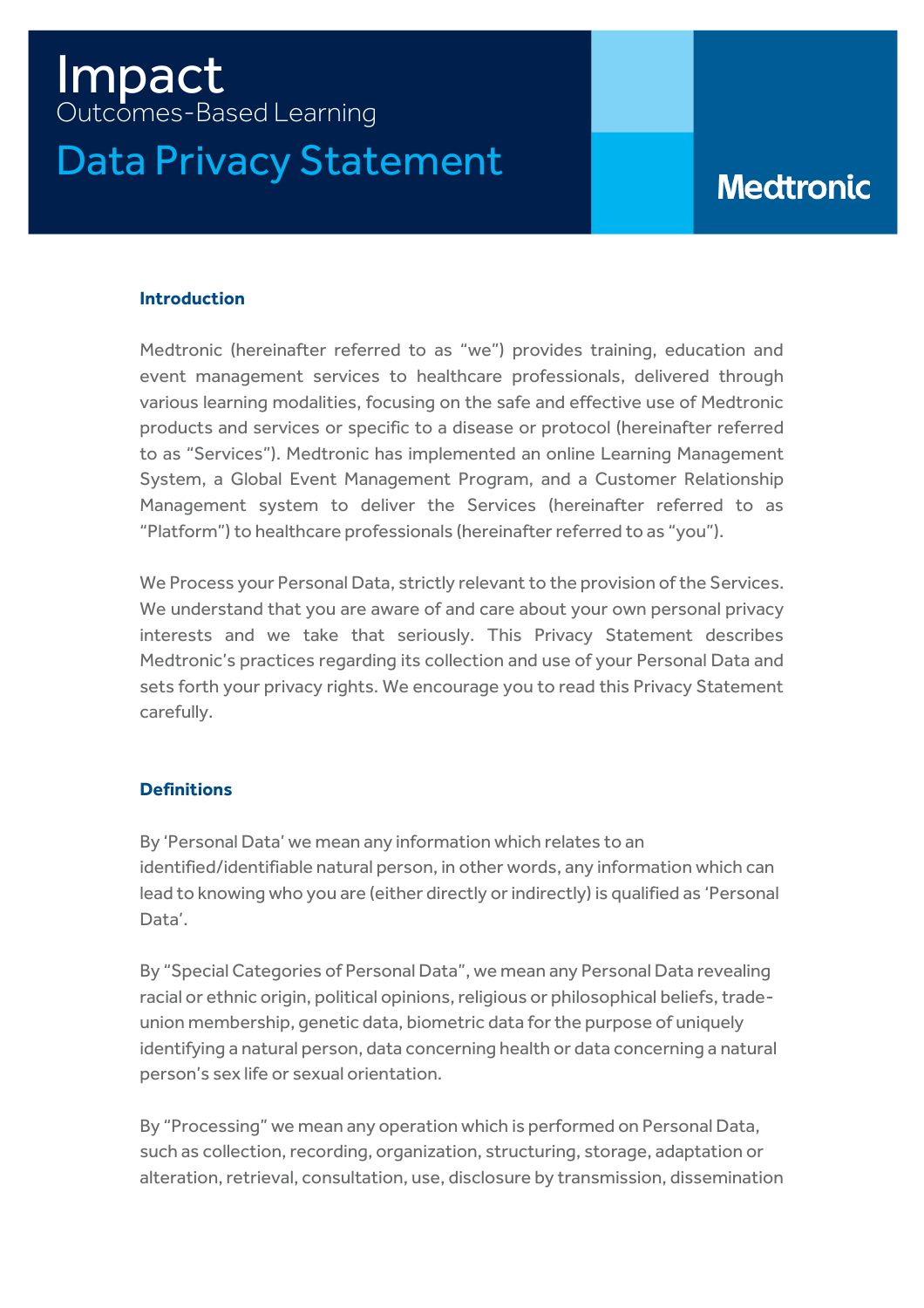or otherwise making available, alignment or combination, restrictions, erasure or destruction.

By "Consent" we mean your freely given, specific, informed and unambiguous (not subject to misinterpretation or more than one interpretation) indication of your wishes by which you, by a statement or by a clear affirmative action, signify agreement to the Processing of your Personal Data.

By "Aggregated Data" we mean that data from different sources are combined to observe trends and patterns over a large population/group. By using a large population/group and deriving statistics from it, we minimize identification to unique individuals.

### **Data Categories**

For the provision of our Services, we Process the following categories of Personal Data:

- **Contact and account details** when you register for the Services, we collect: first name, last name, email-address, postal address, profession, therapy group, primary medical specialty, hospital/clinic name, city, country of practice, access rights, username and password. In case required by national law, physician number, nurses and allied professionals number will be collected.
- **Training & education data** when you enroll into a learning pathway via the Platform you will generate data each time you participate in an event, which is linked to your personal account. For this purpose, we Process course attendance, learning program progress, assessment/observation results at single question level, course evaluation, course completion, certification, training exemptions, results of knowledge tests, and feedback assessments. Such data is linked to your personal account.
- To provide you with in-person training or organize/ facilitate a Medtronic event, we will Process the following **additional Personal Data needed for trip and event management purposes**: national ID/passport number, dietary and travel preferences, logistics and travel details, expenses.

# **Purposes for Processing**

We Process your Personal Data to provide the Services to you, based on your free choice to enroll / participate in our Services. Such enrollment serves as our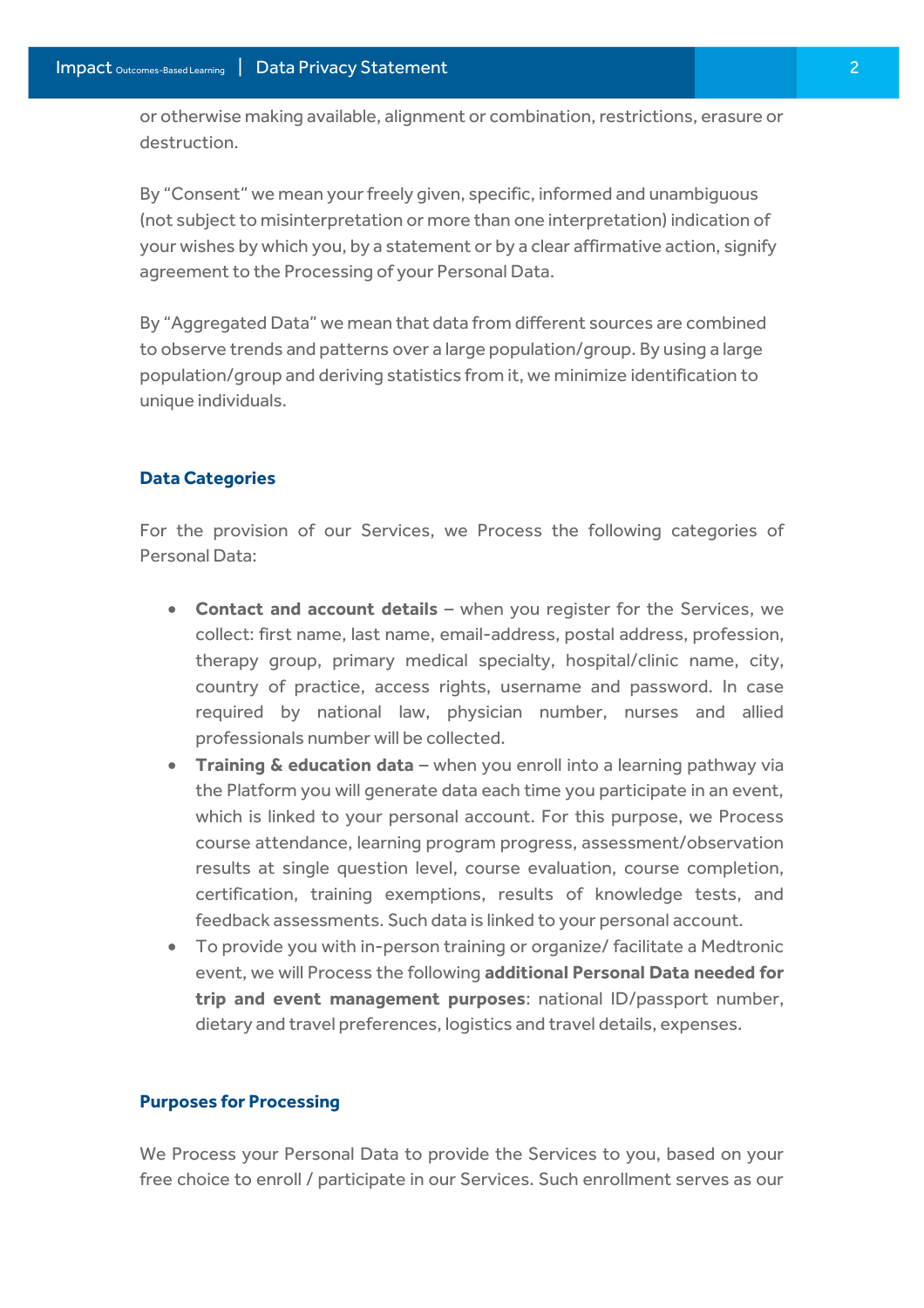contract with you or with the organization on whose behalf you subscribe /participate (hereinafter referred as a "Contract") and such serves as our legal basis for Processing your Personal Data.

If as part of the Services we need to Process Special Categories of Personal Data, we will only do so upon your explicit Consent, which you can withdraw at any time.

To provide you with the Services, we will Process your Personal Data for the following purposes:

- **For the provision of the Services:** create and maintain your account, create charts, tables and reports which can help you understand your progress through Medtronic learning pathways, enable Medtronic to provide you with additional training and education content and other information to assist you with your training and education experience;
- **To facilitate event/conference support**, provide you with notifications with conference information (registration, schedule, venue) and follow up (event/conference related surveys, thank you notes)
- **For the travel booking and reservation services** on your behalf and confirmation of reservations made in your name in the event that you need to travel to an in-person training and/or Medtronic event.

When we Process your Personal Data for carefully considered and specific business purposes which are in our legitimate interests and which we believe also benefit you and ultimately your patients, we do so, based on our assessment that our legitimate interests do not override your freedom and data protection rights. We consider the following purposes in our legitimate interest:

- To get a better understanding on how effective our Services are;
- To identify where our Services may require improvement;
- To get a better understanding about the use of our training and education services and to optimise the digital learning experience, we will track and manage individual and account –based learning paths and progress and analyze such data within the Platform;
- To get a better understanding of event participation and effectiveness;
- To measure performance metrics and survey results, to improve training effectiveness;
- To aggregate Personal Data to a level where you are no longer identifiable. Such information is used to create and communicate statistics on the general use of our Platform with respect to:
	- o Gain better understanding about the use of our products and training and education services;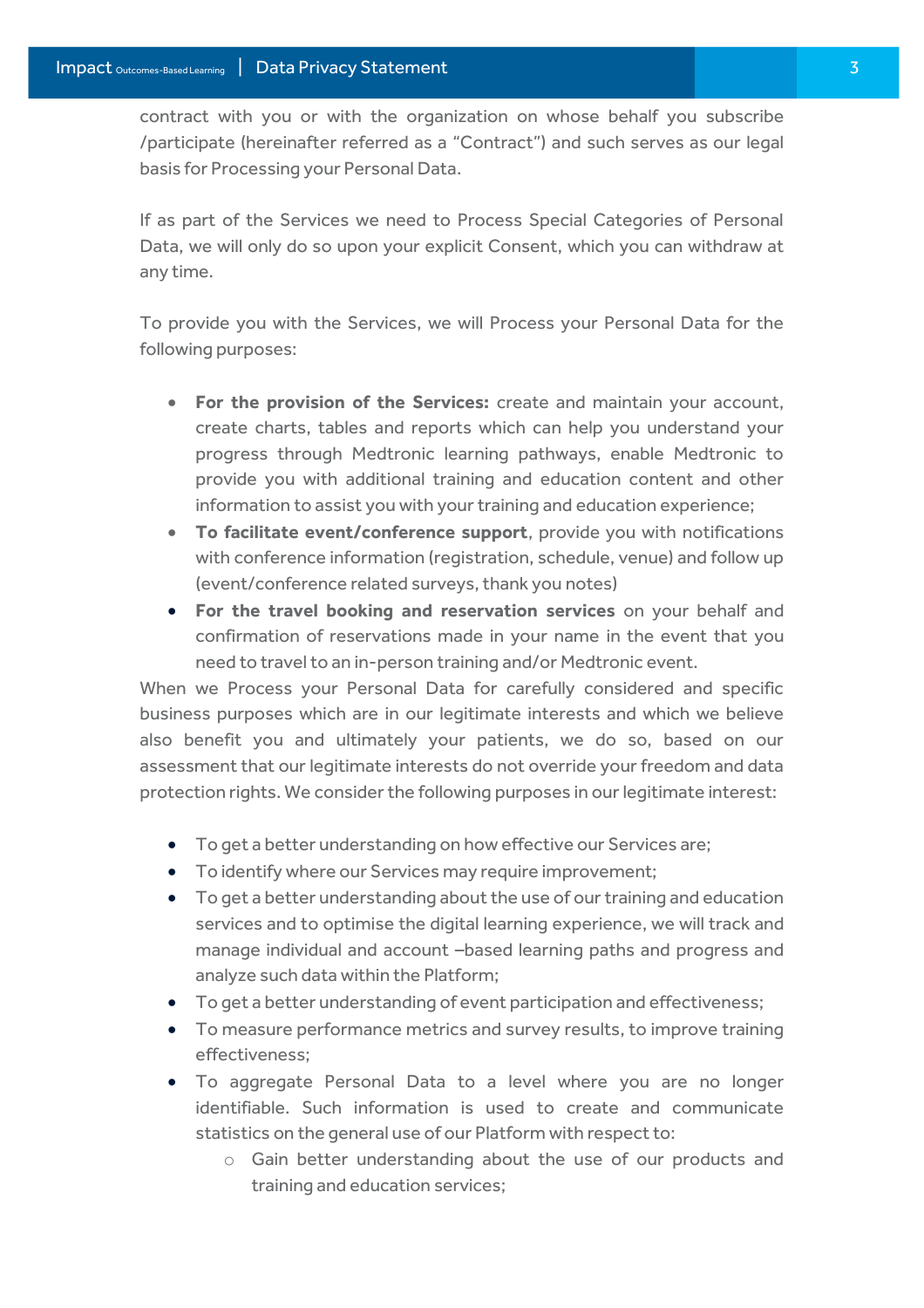- o Measure expenditure of our training and education activities and face to face events per region / Business Unit to better understand business needs and further develop our strategy;
- o Training delivery on categories like medical specialty, country of practice;
- To get better insights in the resources and costs associated with providing our Services;
- To track and manage compliance approvals and violations;
- In the event of a legal claim for the establishment, exercise or defense of a legal claim.

You have the right to object to Processing of your Personal Data for the abovementioned purposes in the context of our legitimate interests. If you wish to do so, please send an email t[o privacyeurope@medtronic.com](mailto:privacyeurope@medtronic.com)

#### **Is it compulsory to provide access to your Personal data?**

You provide Medtronic with your Personal Data based on the Contract in place between Medtronic and you for the provision of the Services. If you choose to not provide your minimum required Personal Data to register on the Platform, we will not be able to provide you with our Services, as we will not be able to evaluate if you are a healthcare professional permitted to access Medtronic training and educational materials.

In the event we plan to process your Personal Data for other purposes than those described in this Privacy Statement, we will only do so based upon your Consent, please note that you are under no statutory or contractual obligation to provide your Consent for these additional purposes.

#### **How long we keep your Personal Data**

Your Personal Data is stored by Medtronic on its server in the United States and on third party servers located in the United Kingdom. Your Personal Data will be retained beyond the duration of your business relationship with Medtronic to enable us to comply with legal requirements to demonstrate adherence to Medtronic's obligation to manage training to Health Care Professionals for safe and effective use of our products.

For more information on where and how long your Personal Data is stored, and for more information on your rights of erasure and portability, please send an email t[o privacyeurope@medtronic.com](mailto:privacyeurope@medtronic.com)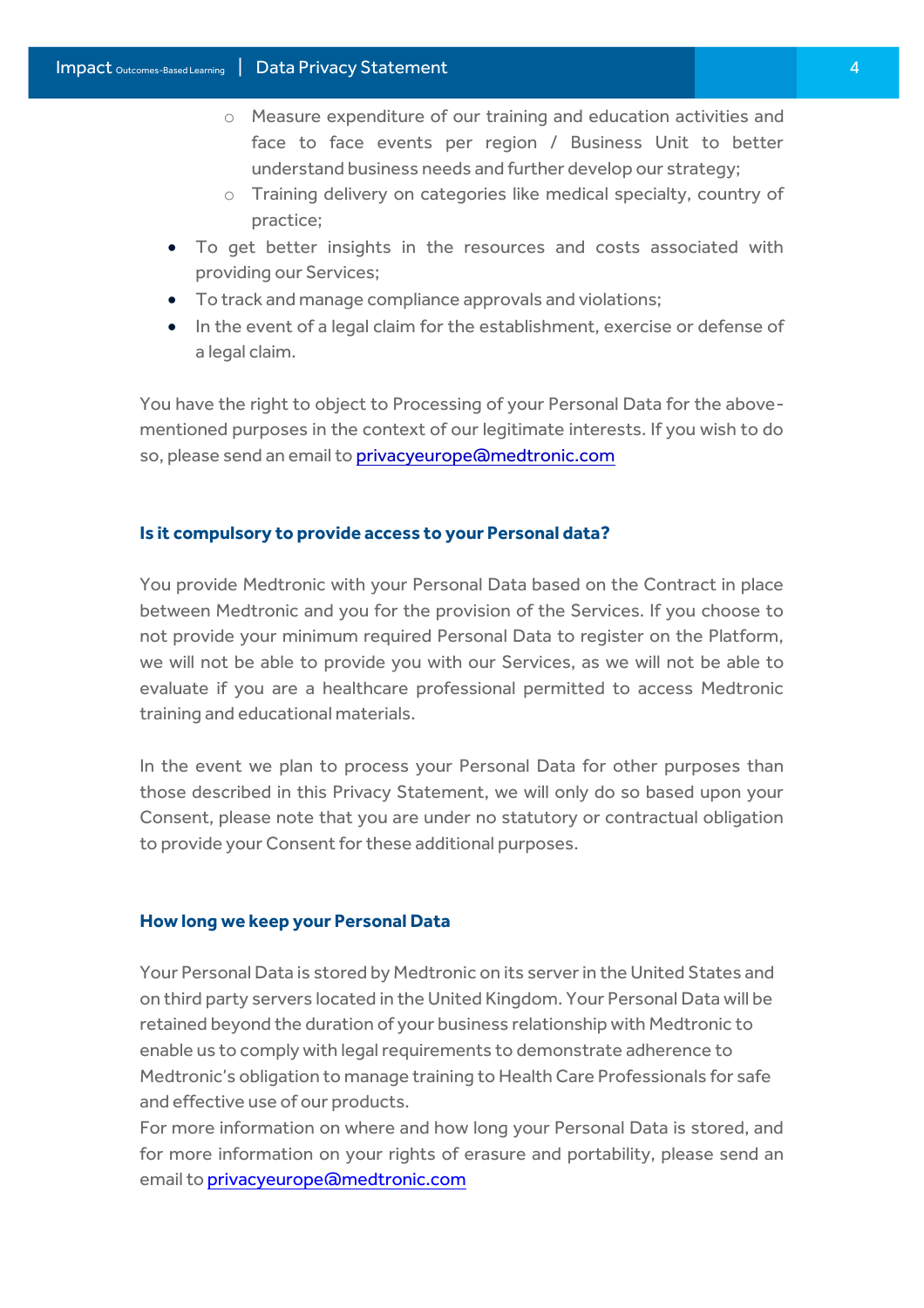#### **Cross-border data processing**

Personal Data is Processed by Medtronic and its affiliates, and its third-party processors inside and outside the European Economic Area (EEA). When Processed outside the EEA, we will make sure that this cross-border Data Processing is protected effectively and lawfully. We use standard data protection clauses (EU Model Clauses) as an approved legal mechanism to meet data protection laws and regulations requirements. A copy of our standard data protection clauses, can be requested by sending an email to [privacyeurope@medtronic.com](mailto:privacyeurope@medtronic.com)

#### **Data sharing**

Please understand, that the Platform and individual components of the Platform are provided by third party providers. The Learning Management System through which you can log-in to receive training and education services is provided through the Cornerstone on Demand IT platform. The Virtual Classroom service through which you can participate in live interactive educational sessions is provided through the Adobe Connect IT platform. In the event that your specific learning pathway includes in person training or you wish to participate in a Medtronic event, your event registration and participation, travel booking and other reservation services is provided through the Cvent event management system. We have entered into binding agreements with these service providers which include data processing clauses to ensure that your Personal Data is always Processed in accordance with applicable data protection laws and regulations.

Such third-party providers may only Process your Personal Data based on our instructions. All third-party providers and any sub-contractors involved in the provision of the Services have the legal obligation to meet all requirements of applicable data protection laws and regulations and to comply with Medtronic's privacy, data protection and security Policies and Standards.

#### **Security of your Personal Data**

Medtronic is committed to protect the security and confidentiality of your Personal Data. We use technical and organizational measures designed to protect your Personal Data against accidental or unlawful destruction, loss,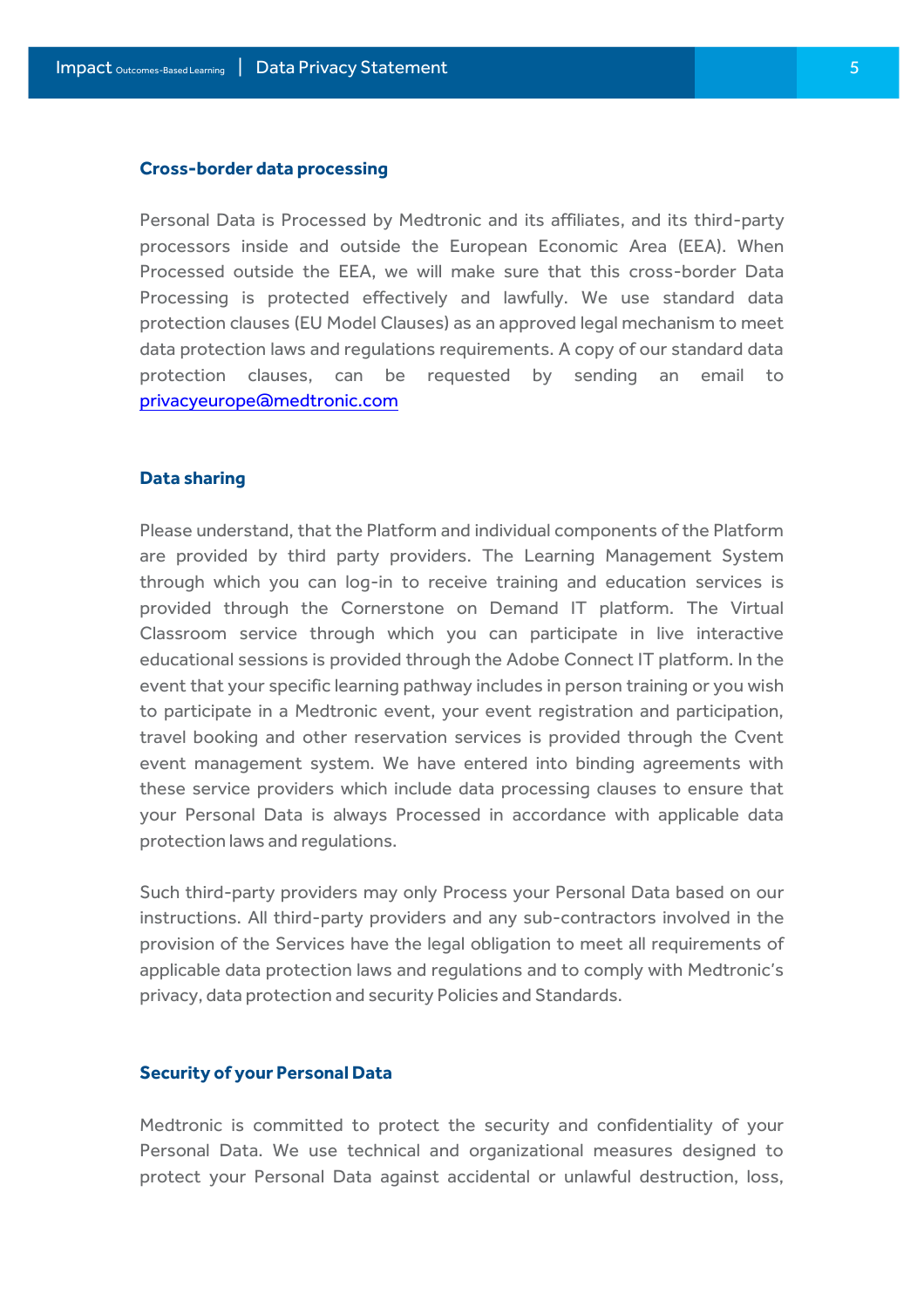alteration, unauthorized disclosure of, or access to, your Personal Data transmitted, stored or otherwise Processed.

These technical and organization measure include, but are not limited to updating and testing our security technology on an ongoing basis. We restrict access to your Personal Data to those individuals who need to know that information to provide the Services to you. In addition, we train our employees about the importance of confidentiality and maintaining the privacy and security of your information. We commit to taking appropriate disciplinary measures to enforce our employees' privacy responsibilities.

# **Your rights**

As a customer of our Services for which we Process your Personal Data, you have the right to:

- Request access to the Personal Data we have concerning you
- Request a rectification, erasure, restriction of Processing of your Personal Data
- Object to Processing your Personal Data
- Data portability (request us to provide you with your Personal Data in a structured, commonly used and machine-readable format)
- Right to be forgotten In the context of the Learning Management Services this is achieved by the requesting your account to be deleted.
- If we collect Personal Data based on your Consent, you can withdraw your Consent at any time and discontinue Medtronic's data Processing activities. Note that this does not affect the lawfulness of Processing based on Consent before your withdrawal. Also, please note that we will keep using Aggregated Data (statistics, trends), even after you would withdraw your Consent, as there are no technical means available to isolate or identify data elements to exclude.
- File a complaint with a supervisory authority.

To exercise these rights, please send an email to: [privacyeurope@medtronic.com](mailto:privacyeurope@medtronic.com)